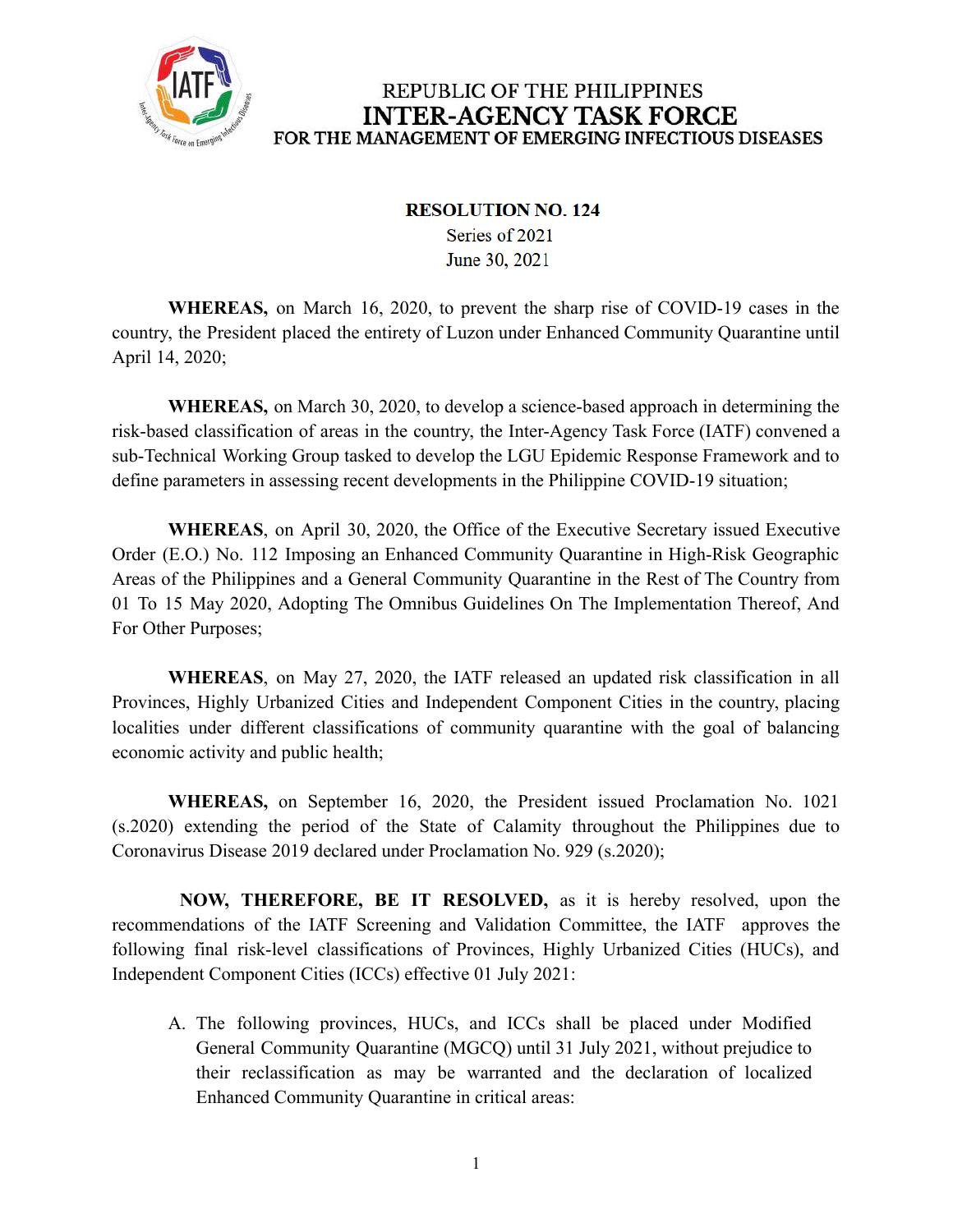

1.For Luzon:

- a. Cordillera Administrative Region Ifugao, Abra;
- b. Region I Ilocos Norte, Ilocos Sur, La Union, Pangasinan, Dagupan City;
- c. Batanes,
- d. Region III Aurora, Nueva Ecija, Pampanga, Tarlac, Zambales, Angeles City, Olongapo City;
- e. Region IV-B Marinduque, Occidental Mindoro\*, Oriental Mindoro, Romblon, and Palawan\*; and
- f. Region V Albay, Camarines Norte, Camarines Sur, Catanduanes, Masbate, Sorsogon.
- 2.For the Visayas:
	- a. Region VII Bohol, Cebu, Siquijor, Cebu City, Lapu-Lapu City, Mandaue City; and
	- b. Region VIII Biliran, Leyte, Southern Leyte, Eastern Samar, Northern Samar, Western Samar\*, and Ormoc City\*.
- 3.For Mindanao:
	- a. Region X Bukidnon\*, Camiguin\*, Lanao del Norte\*, Misamis Occidental\*, and Misamis Oriental\*;
	- b. North Cotabato;
	- c. Bangsamoro Autonomous Region in Muslim Mindanao (BARMM) - Basilan, Maguindanao\*, Sulu, and Tawi-Tawi.

*\*Areas requiring special attention by the Local Government Units and Regional IATF/RTF*

B. The following provinces, HUCs, and ICCs shall be placed under General Community Quarantine (GCQ) until 31 July 2021, without prejudice to their reclassification as may be warranted and the declaration of localized Enhanced Community Quarantine in critical areas:

1.For Luzon:

- a. Baguio City;
- b. Region II: Santiago City, Quirino, Isabela and Nueva Vizcaya; and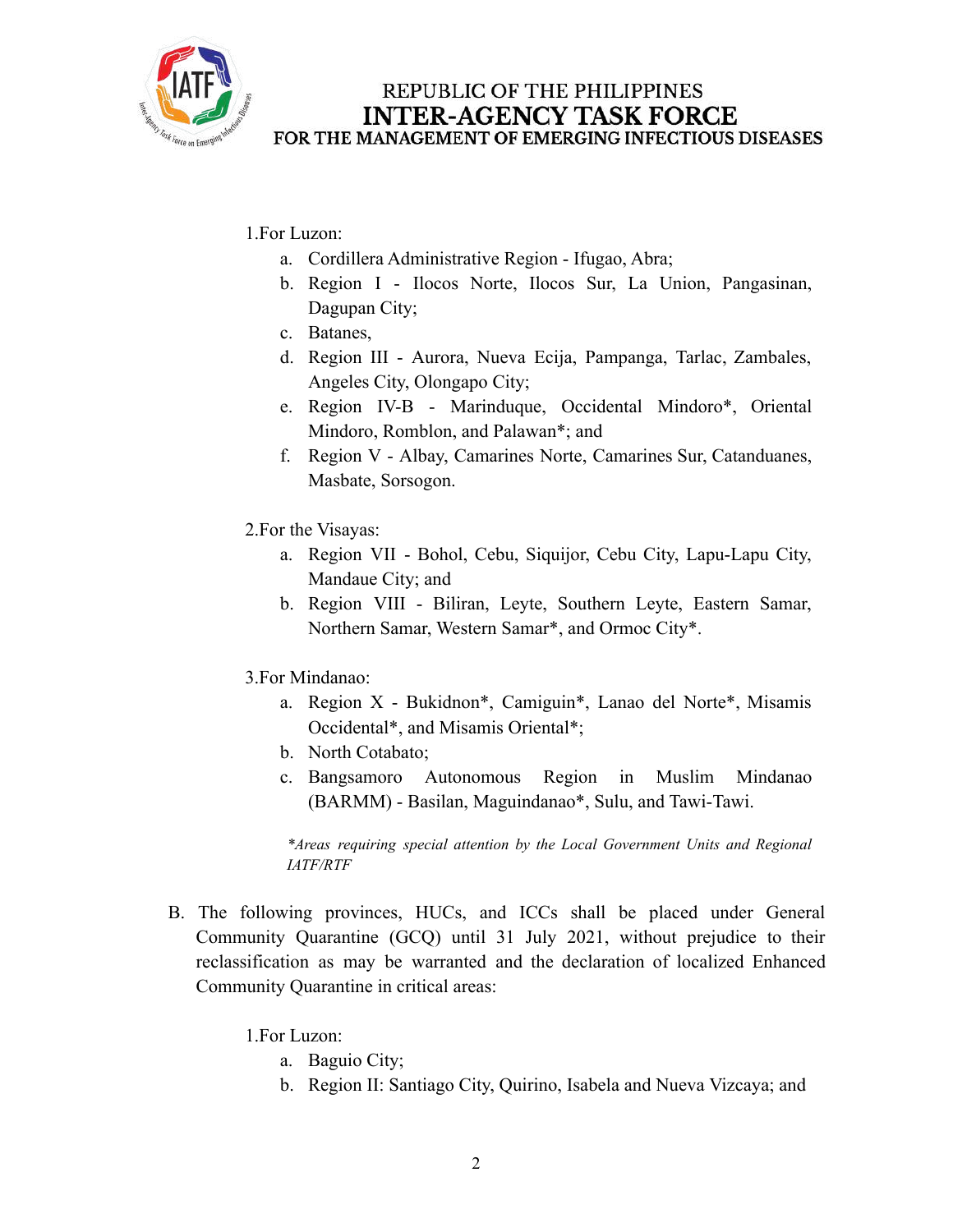

- c. Region IV-A: Batangas and Quezon;
- 2.For Visayas:
	- a. Region VI: Guimaras, Aklan, Bacolod City, Negros Occidental, Antique, Capiz
- 3.For Mindanao:
	- a. Region IX: Zamboanga Sibugay, Zamboanga City;
	- b. Iligan City
	- c. Region XII: Gen. Santos City, Sultan Kudarat, Sarangani, South Cotabato;
	- d. Region XIII (CARAGA): Agusan Del Norte, Agusan del Sur, Surigao Del Norte; and
	- e. Bangsamoro Autonomous Region in Muslim Mindanao (BARMM) - Cotabato City

*\*Areas requiring special attention by the Local Government Units and Regional IATF/RTF*

- C. Apayao shall be placed under General Community Quarantine until 15 July 2021, without prejudice to their reclassification as may be warranted and the declaration of localized Enhanced Community Quarantine in critical areas.
- D. The following provinces, HUCs, and ICCs shall be placed under Modified Enhanced Community Quarantine (MECQ) until 15 July 2021, without prejudice to their reclassification as may be warranted and the declaration of localized Enhanced Community Quarantine in critical areas:
	- a. For Luzon:
		- 1. Cagayan;
		- 2. Bataan;
		- 3. Lucena City;
		- 4. Puerto Princesa; and
		- 5. Naga City.
	- b. For Visayas:
		- 1. Region VI: Iloilo and Iloilo City\*; and
		- 2. Negros Oriental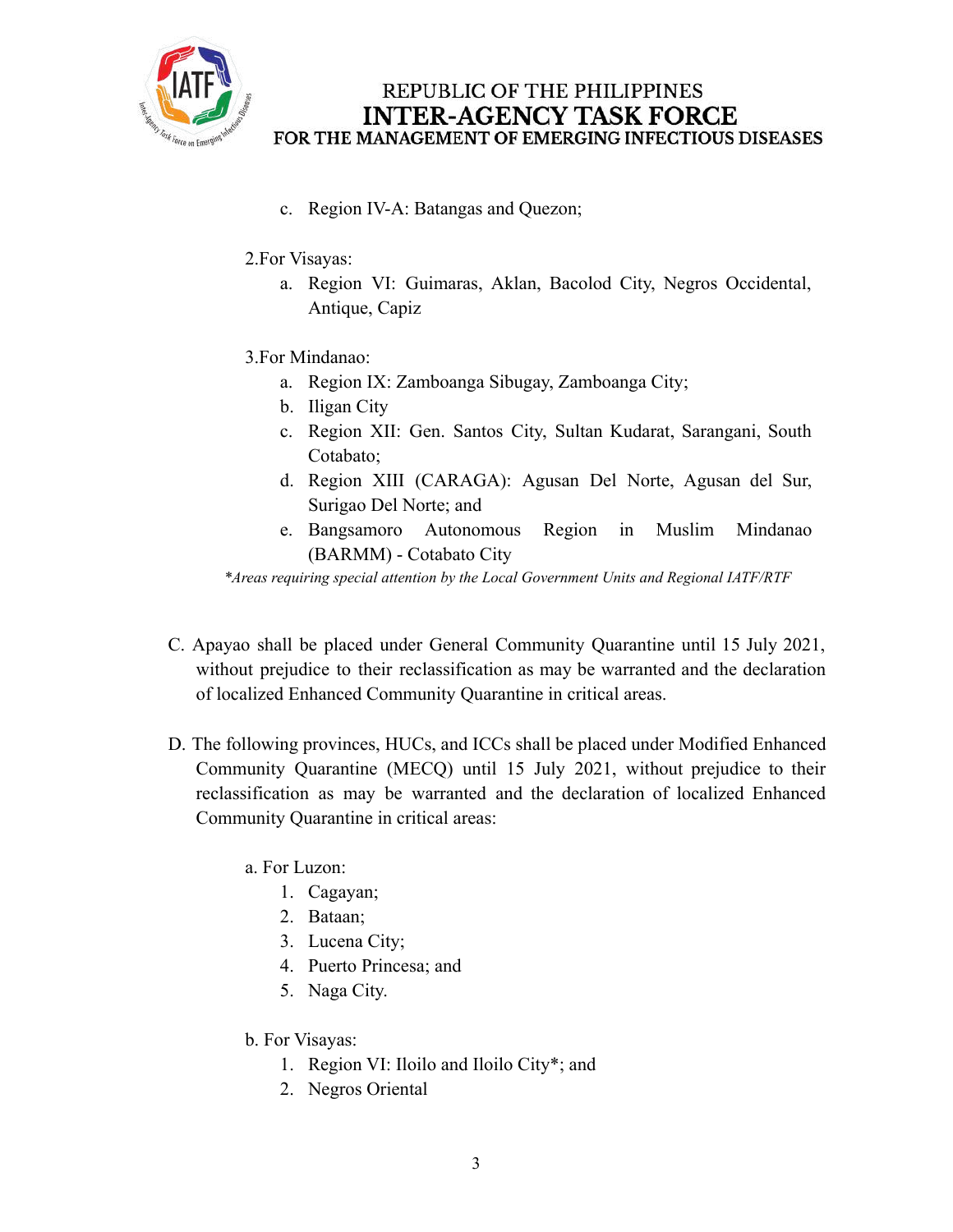

- c. For Mindanao:
	- 1. Region IX: Zamboanga del Sur, and Zamboanga del Norte;
	- 2. Cagayan de Oro City
	- 3. Region XI: Davao City, Davao Oriental, Davao Occidental, Davao De Oro, Davao Del Sur, Davao Del Norte; and
	- 4. Region XIII (CARAGA): Butuan City, Dinagat Islands, Surigao Del Sur.

*\*Areas requiring special attention by the Local Government Units and Regional IATF/RTF*

- D.The National Capital Region, Bulacan, and Rizal shall remain under General Community Quarantine with the observance and implementation of the following restrictions until 15 July 2021, during which the following rules shall apply:
	- a. Food preparation establishments such as commissaries, restaurants, and eateries may operate with their indoor dine-in services at the venue or seating capacity of forty percent (40%), and with their *al fresco* or outdoor dine-in services at the venue or seating capacity of fifty percent  $(50\%)$ .
	- b. Personal care services, such as beauty salons, beauty parlors, barbershops, and nail spas, may operate up to fifty percent (50%) venue or seating capacity. For this purpose, these establishments shall only provide services that can accommodate the wearing of face masks at all times by patrons/clients and service providers.
	- c. Meetings, Incentives, Conventions, and Exhibitions (MICE) events in eligible venue establishments shall continue to be allowed at forty percent (40%) of venue capacity, while social events in the same establishments shall be allowed up to ten percent (10%) of the venue capacity.
	- d. Indoor tourist attractions, historical sites and museums as defined by the Department of Tourism (DOT) may operate at forty percent (40%). Outdoor tourist attractions shall remain allowed at fifty percent (50%) with strict adherence to minimum public health standards;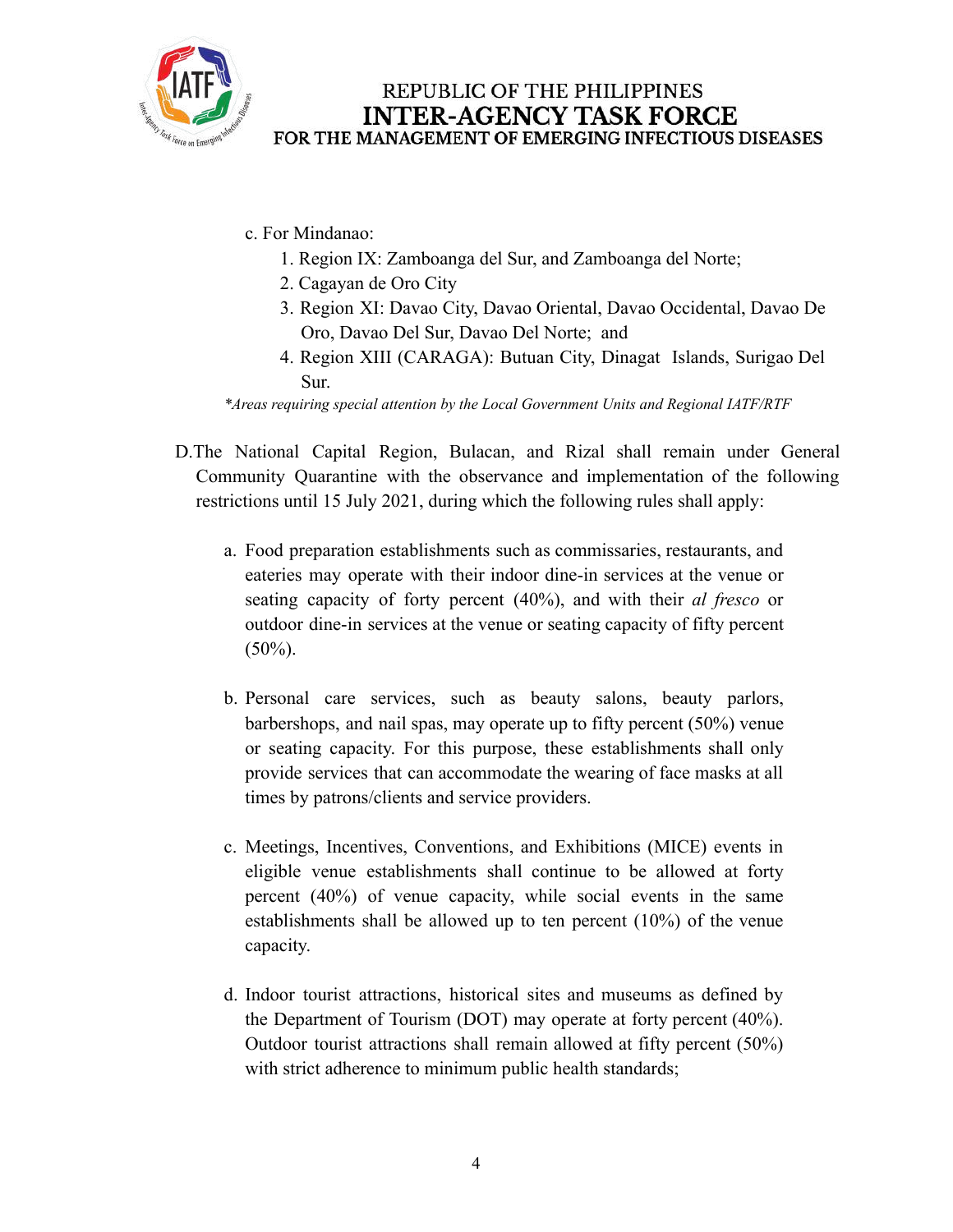

- e. Gyms and Fitness Centers may operate at forty percent (40%) venue capacity. Other indoor non-contact sports venues shall be allowed to operate at fifty percent (50%) of their venue capacity.
- f. Under the Safety Seal Certification Program, business establishments awarded Safety Seal Certifications shall be allowed to operate at an additional 10 percentage points beyond the prescribed on-site capacity or venue/seating capacity, whichever is applicable;
- g. Specialized markets of the Department of Tourism (DOT) such as *Staycations* without age restrictions shall remain to be allowed at such capacities, protocols, and restrictions as may be imposed by the DOT;
- h. Point-to-Point travel to areas under General Community Quarantine and Modified General Community Quarantine shall be allowed without age restrictions subject to an RT-PCR test-before-travel requirement for those below eighteen years old (18) and above sixty-five (65), and other protocols and restrictions as may be imposed by the DOT and the Local Government Unit of destination.
- i. Religious gatherings shall remain to be allowed up to thirty percent (30%) of the venue capacity, provided that there is no objection from the local government unit where the religious gathering may take place. Provided, further, that the LGUs may increase the allowable venue capacity up to fifty percent (50%). The religious denominations should strictly observe their submitted protocols and the minimum public health standards.

Gatherings for necrological services, wakes, inurnment, funerals for those who died of causes other than COVID-19 shall be allowed, provided that the same shall be limited to immediate family members, upon satisfactory proof of their relationship with the deceased and with full compliance with the prescribed minimum public health standards for the duration of the activity; and

j. Other provisions of the Omnibus Guidelines on the Implementation of Community Quarantine in the Philippines, as amended, not affected by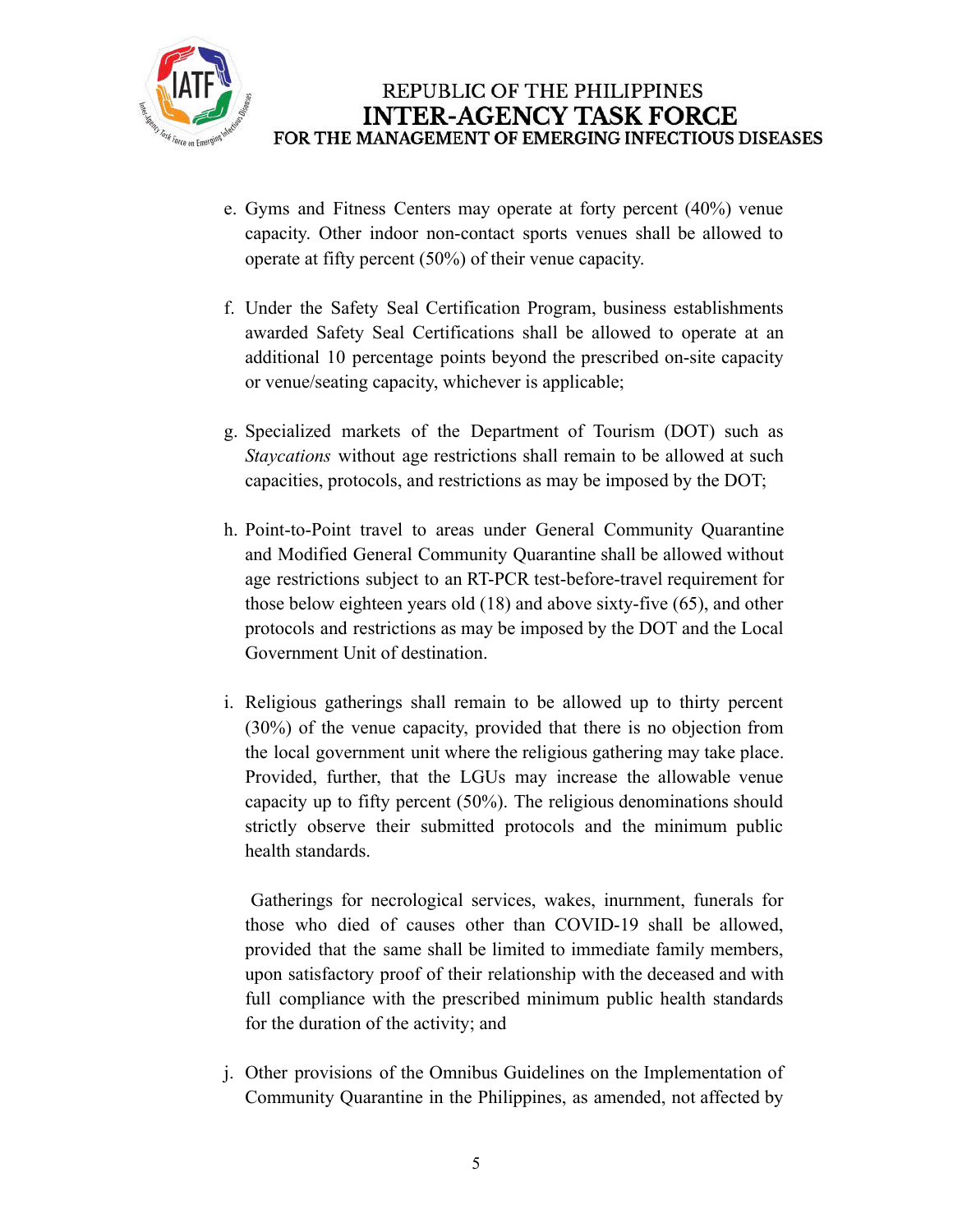

the foregoing shall continue to be in effect in NCR, Rizal, and Bulacan including those on interzonal travel into and out of the aforementioned areas and the operation of public transportation. The use of active transportation shall likewise be promoted;

- E. Laguna and Cavite shall remain under General Community Quarantine with the observance and implementation of the following heightened restrictions until 15 July 2021, during which the following rules shall apply:
	- a. Food preparation establishments such as commissaries, restaurants, and eateries may operate with their indoor dine-in services at the venue or seating capacity of twenty percent (20%), and with their *al fresco* or outdoor dine-in services at the venue or seating capacity of fifty percent  $(50\%)$ .
	- b. Personal care services, such as beauty salons, beauty parlors, barbershops, and nail spas, may operate up to thirty percent (30%) of venue or seating capacity. For this purpose, these establishments shall only provide services that can accommodate the wearing of face masks at all times by patrons/clients and service providers.
	- c. Meetings, Incentives, Conventions, and Exhibitions (MICE) events in eligible venue establishments shall not be allowed to operate;
	- d. Outdoor tourist attractions shall remain to be allowed at thirty percent (30%) venue capacity with strict adherence to minimum public health standards;
	- e. Under the Safety Seal Certification Program, business establishments awarded Safety Seal Certifications shall be allowed to operate at an additional 10 percentage points beyond the prescribed on-site capacity or venue/seating capacity, whichever is applicable;
	- f. Indoor sports courts and venues and indoor tourist attractions shall not be allowed to operate;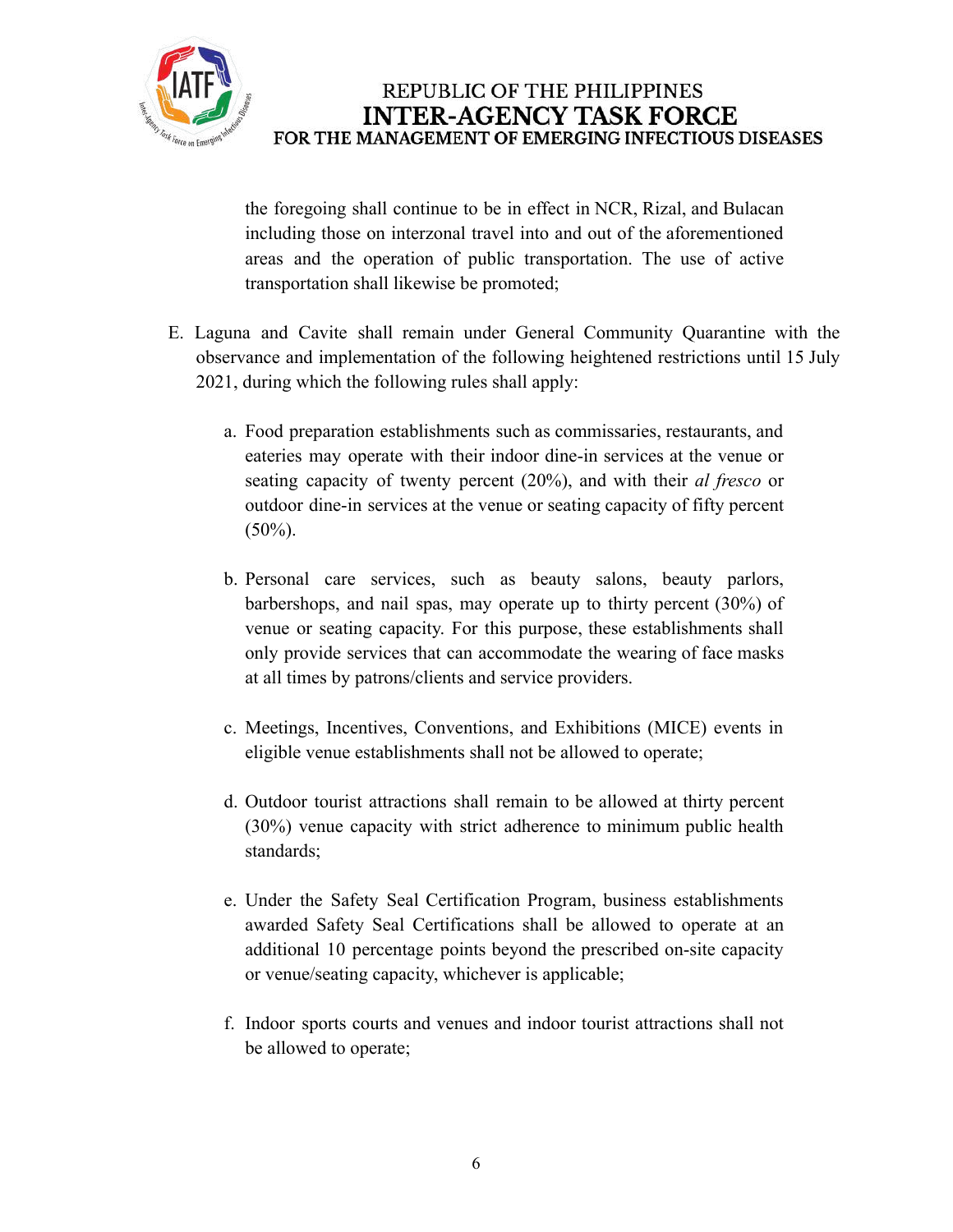

- g. Specialized markets of the DOT such as *Staycations* without age restrictions shall remain to be allowed at such capacities, protocols, and restrictions as may be imposed by the DOT;
- h. Interzonal travel shall be allowed subject to restrictions of the local government unit of destination. Point-to-Point travel to areas under General Community Quarantine and Modified General Community Quarantine shall be allowed without age restrictions subject to an RT-PCR test-before-travel requirement for those below eighteen years old (18) and above sixty-five (65), and other protocols and restrictions as may be imposed by the DOT and the Local Government Unit of destination;
- i. Religious gatherings shall be allowed up to ten percent (10%) of the venue capacity. Provided that, there is no objection from the local government unit where the religious gathering may take place. Provided, further, that the LGU may increase the allowable venue capacity up to thirty percent (30%). The religious denominations should strictly observe their submitted protocols and the minimum public health standards.

Gatherings for necrological services, wakes, inurnment, funerals for those who died of causes other than COVID-19 shall be allowed, provided that the same shall be limited to immediate family members, upon satisfactory proof of their relationship with the deceased and with full compliance with the prescribed minimum public health standards for the duration of the activity; and

- j. Other provisions of the Omnibus Guidelines on the Implementation of Community Quarantine in the Philippines, as amended, not affected by the foregoing shall continue to be in effect including those on interzonal travel into and out of the aforementioned areas and the operation of public transportation. The use of active transportation shall likewise be promoted.
- F. All areas shall continue to implement the following measures: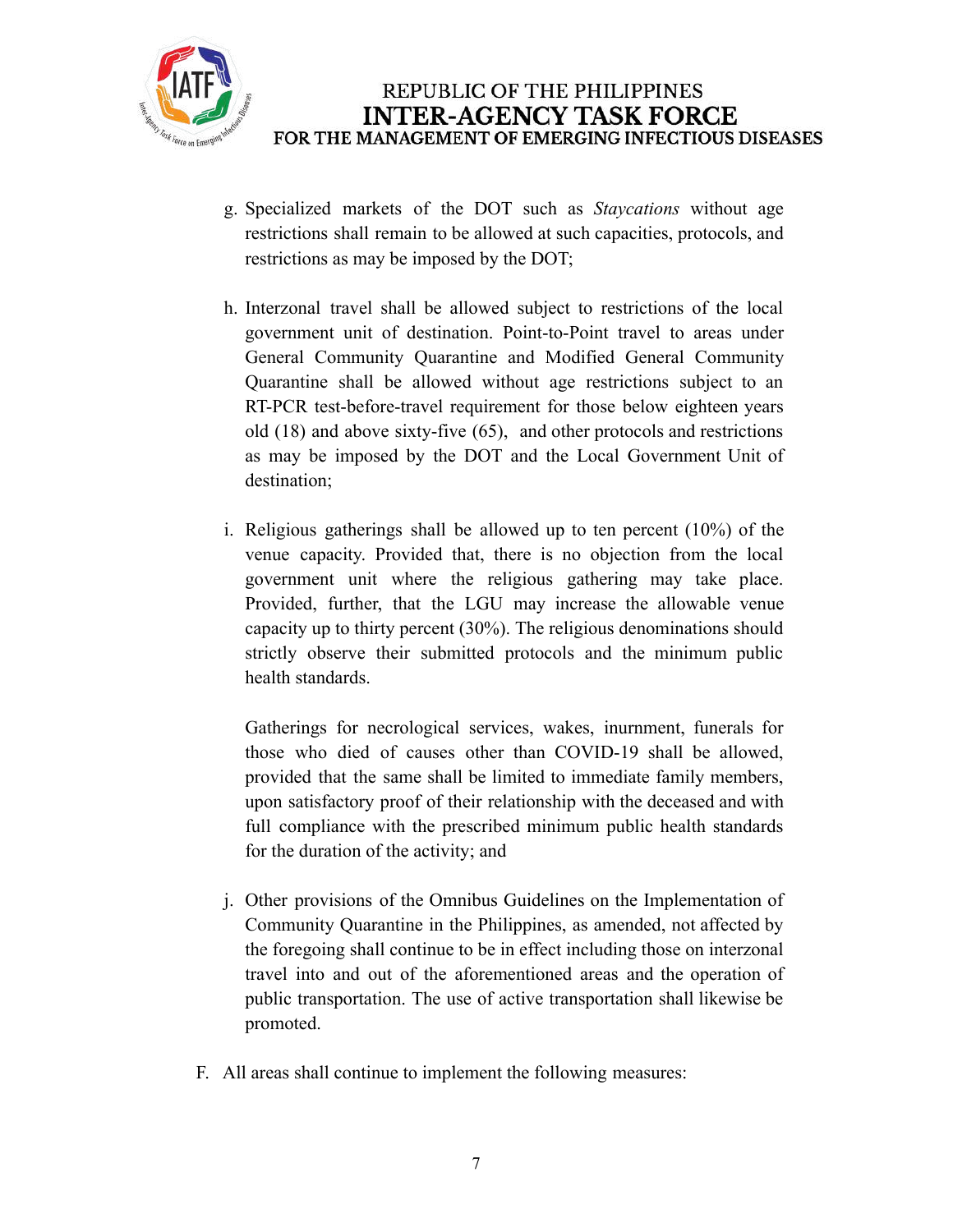

- 1. Improved implementation of engineering and administrative controls, especially ventilation standards and actions against crowding and gatherings;
- 2. Health promotion and strict enforcement of minimum public health standards, especially their uniform implementation in high-risk areas such as healthcare settings, wet markets, supermarkets, government offices, workplaces, and at home, among others;
- 3. The implementation of localized community quarantine and the ramping up of the availability of identified quarantine facilities in priority/critical areas with community transmission, including in private and public establishments, with the concurrence of the RIATF;
- 4. Immediate facility-based isolation of all returning citizens, suspect, and probable cases, and the isolation of persons exhibiting symptoms and individuals awaiting their test results;
- 5. Improved distribution of personal protective equipment and waste management;
- 6. Continuous health education on COVID-19 transmissions;
- 7. Scaling up of local health systems capacity, especially for community isolation and critical care, including dedicated mechanical ventilators, and Intensive Care Units, isolation, and ward beds for COVID-19 cases; and
- 8. Submission of complete and accurate data through COVID-Kaya and the DOH DataCollect.

**RESOLVED FURTHER,** that the Chairperson and the Co-Chairperson shall be duly authorized to sign this Resolution for and on behalf of the Inter-Agency Task Force.

**APPROVED** during the 124th Inter-Agency Task Force Meeting, as reflected in the minutes of the meeting, held this June 30, 2021, via video conference**.**

**FRANCISCO T. DUQUE III** Secretary, Department of Health IATF Chairperson

**KARLO ALEXEI B. NOGRALES** Secretary, Office of the Cabinet Secretariat IATF Co-Chairperson